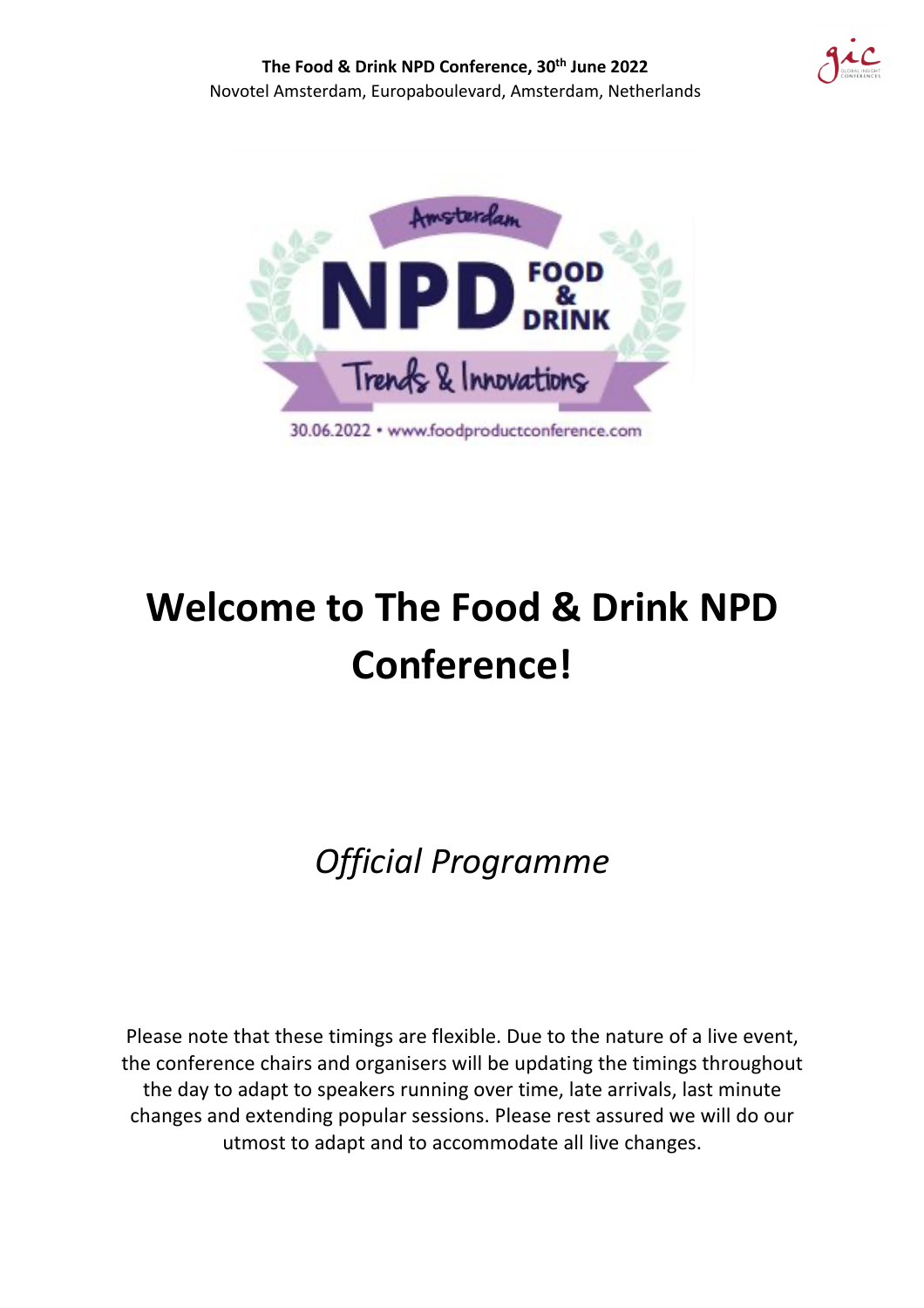

Novotel Amsterdam, Europaboulevard, Amsterdam, Netherlands

#### **Registration, Informal Networking & GIC Welcome**

#### **08:40 - 09:30**

#### **Morning Chair's Opening Remarks**

#### **09:30 - 09:40**

Selen Mussi, Danone Specialized Nutrition Innovation Pipeline Director, **Danone**

#### **Health & Wellness Trends & Plant-Based Innovations | Panel Discussion & Q&A**

#### **09:40 - 10:20**

# **Create Market-Leading NPD By Promoting The Health Benefits & Nutritional Value Of Your Products To Satisfy Even The Most Health-Conscious Consumers**

- Low sugar, low sweetener, low fat, low sodium how can you meet extensive consumer demands without sacrificing on taste and texture?
- Discover the hottest ingredients that will enhance your products with added health and immunity benefits such as vitamins, antioxidants, and proteins for refreshed and innovative NPD
- Capitalise on the increasing pandemic-influenced trend towards health and wellness in your new product development to highlight the nutritional benefits of your products

#### Lejla Dautović, Innovation & R&D Director, **Atlantic Grupa**

# **Milk The Benefits – As Plant-Based Alternatives Continue To Gain Traction, Reach Beyond Vegans & Vegetarians With Cutting-Edge Products That Excite Consumers Of All Diet Types**

- Vegan, veggie and beyond! Overcome the perception of 'fake', 'tasteless' and 'inferior' plant-based and meat-free products with brand new product innovations which fly off the shelves
- Plant proteins get up to date with the latest raw materials entering the market which will elevate your products and influence purchase
- Unlock the key drivers behind your market in order to decipher what taste profiles will consumers accept. Is it all about neutralising taste, or is the consumer willing to explore new flavours?
- The sensory experience! It's all about taste but don't forget the importance of texture, how can you incorporate the perfect sensory experience into your products to really win over your consumers?

#### Mufan Guo, Head of R&D, **Happy Ocean Foods**

#### **Bonus Session; Gastrograph**

#### **10:20 – 10:35**

#### **AI, Super-Human Performance, And Computational Creativity For F&B NPD**

- If software is eating the world, then AI is making it taste better
- In many different industries, we're seeing systems achieving things not possible without AI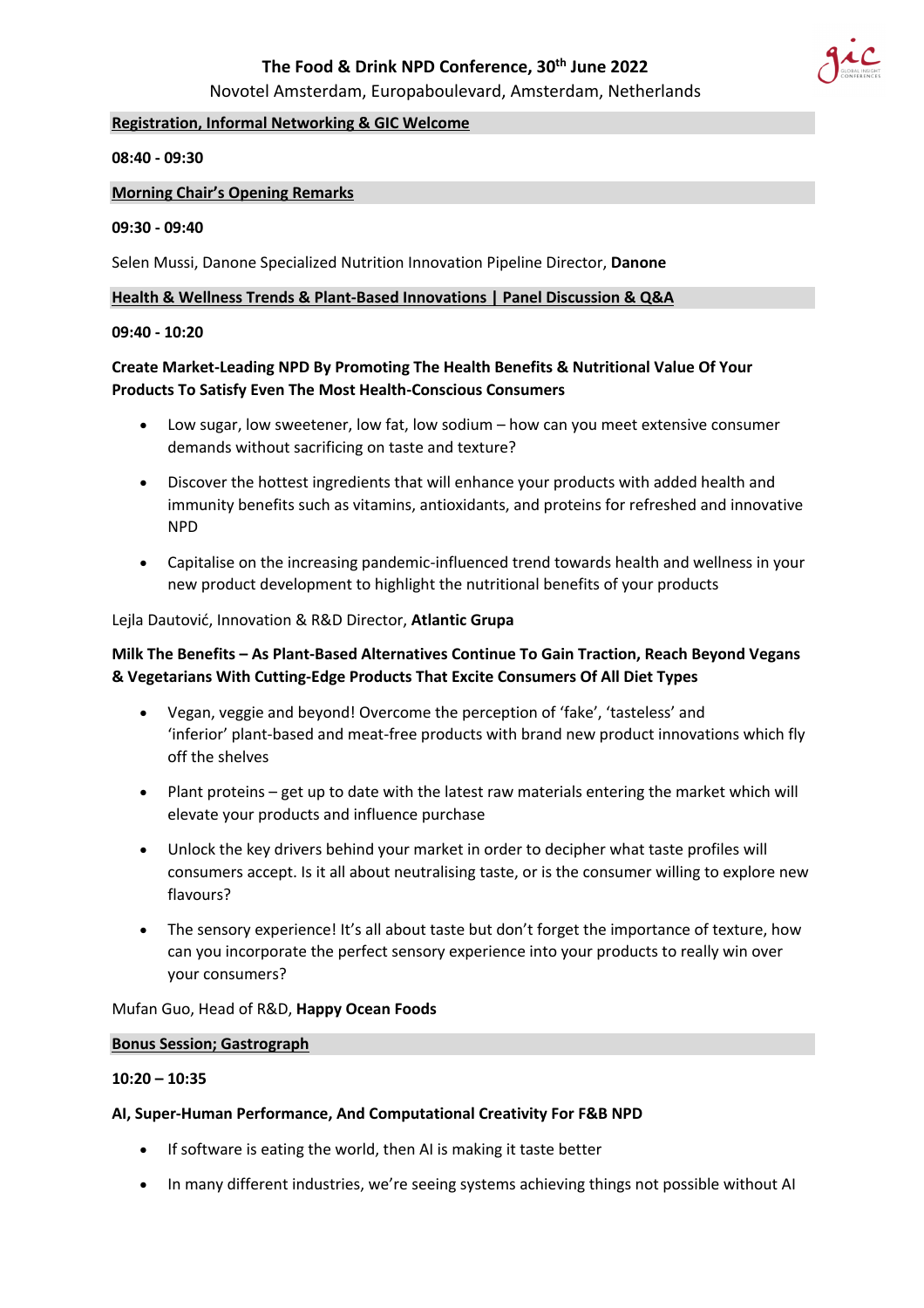

Novotel Amsterdam, Europaboulevard, Amsterdam, Netherlands

- AI can unlock new and novel creations rather than working from existing combinations and ideas from human formulas
- A human cannot predict flavor, aroma, and texture combinations they have never tried, but an AI can. And AI can also predict what demographic will like these new combinations
- The result? AI will drastically change innovation in the food and beverage world and allow for rapid formulations

Jason Cohen, CEO, **Gastrograph**

#### **Sustainability**

#### **10:35 - 10:55**

# **Drive Sustainability From NPD To The Overall Business To Drive Commercial Success Whilst Meeting Critical Environmental Goals With Brand New & Innovative Insights & Strategies**

- We all need to do better! With the global demand for change, improve your brand image by effectively communicating your values and commitments to the environment and your netzero efforts
- Follow your footprints and align strategic goals! Don't let your sustainability journey conflict with your wider business goals by delivering on-trend, low-impact products
- How can you prepare for the impending wave of eco-taxation?
- Satisfy consumers' increasing demand for green initiatives for improved customer confidence and sky-high brand loyalty by balancing value, quality, and sustainability in NPD strategies

Niina Hytti, Director, Product Development, **Fazer Confectionery**

#### **Bonus Session; Centric Software**

#### **10:55 – 11:10**

#### **How To Develop Safe And Sustainable New Products?**

New regulations, coupled with the constant consumer demand for healthier products and more sustainable packaging, will only get tougher and force brands to make systematic changes to safeguard their revenue and margins. Find out how to improve your process management for new product design, sustainable packaging development, while providing relevant information to consumers.

Christian Maurer, Food Technologist, **Centric Software**

#### **Morning Break With Informal Networking**

**11:10 - 11:50**

**Game-Changing Ingredients & Flavours**

**11:50 - 12:10**

**Captivate Consumers By Tapping Into The Hottest Trends For Creative, Innovative & Exciting Ingredient & Flavour Innovations**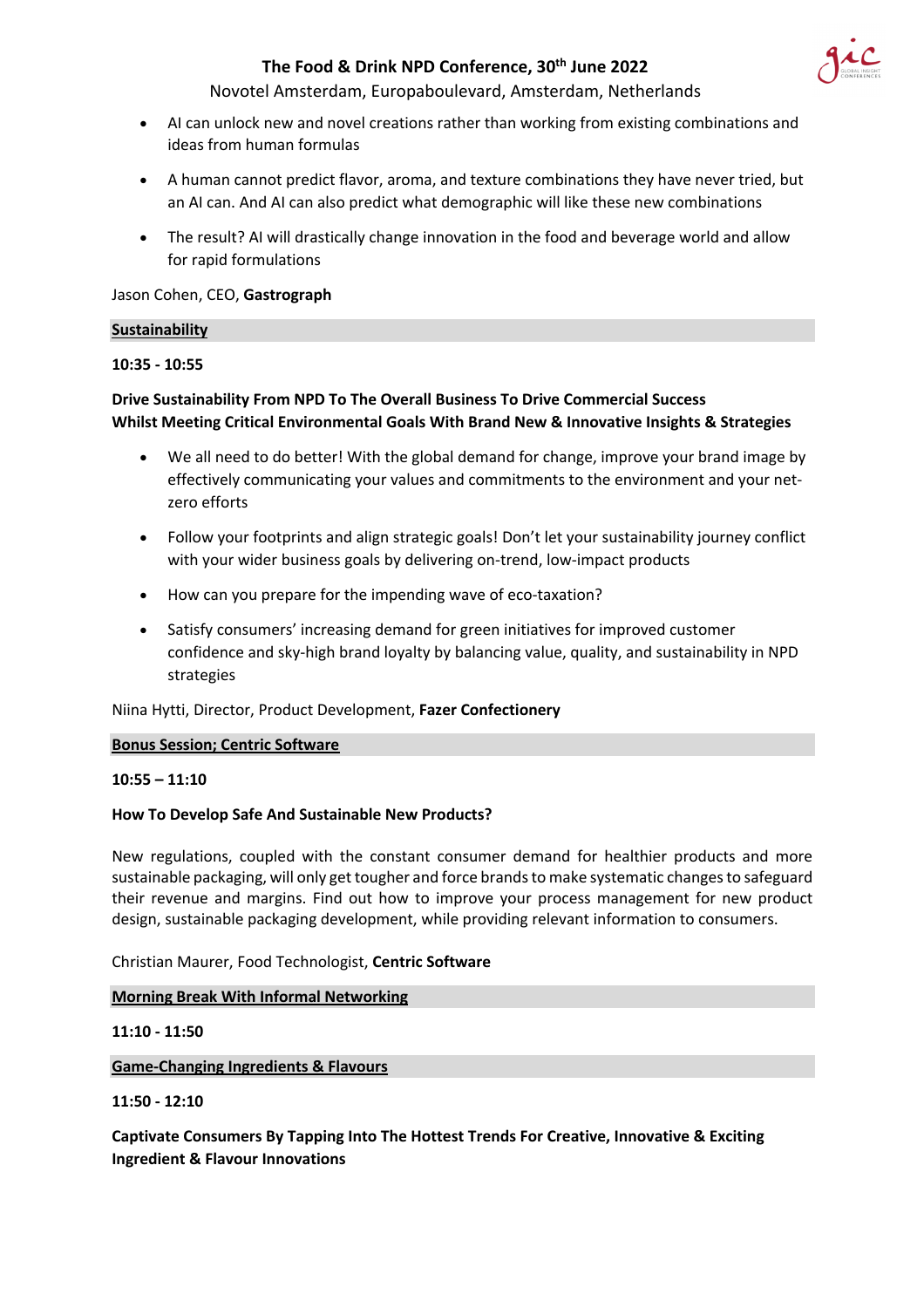

Novotel Amsterdam, Europaboulevard, Amsterdam, Netherlands

- What's cooking? Explore the latest must-have flavours and ingredients to stand out from the crowd and deliver real, game-changing results in your NPD portfolio
- What are the growing concerns (and opportunities) surrounding the latest health trends when it comes to your ingredients list, and what new ingredients should you be innovating with next?
- How are NPD teams today balancing the consumer demand for premium ingredients with the inevitable increase in price of raw materials?

Geert Maesmans, Director Research & Development, **Cargill Starches, Sweeteners & Texturizers**

# **Consumer Trends, Innovations & Shopper Behaviours | Panel Discussion & Q&A**

#### **12:10 - 12:50**

# **Capitalise On The Trailblazing & Profitable Food & Drink Trends & Innovations To Drive Sales & Satisfy Increasing Consumer Demands**

- Deep dive into emerging trends and assess the longevity of the transformation in consumer habits, lifestyle and consumption since the start of the pandemic in order to pinpoint further innovation routes
- What trends are truly influencing your consumers purchasing decisions and shopper habits today? Understand what consumers want from your product offering to secure brand popularity and boost loyalty
- How quickly can NPD teams realistically adapt to the dramatic and fast-changing consumer trends? Can we build strategies flexible enough to jump on trends despite lengthy NPD processes?
- Acknowledging the trends is one thing, but how can you actually integrate the hottest emerging trends within your business and NPD portfolio?
- Trend forecasting and industry benchmarking! Anticipate the next trends set to disrupt the market in order to get ahead of the curve with pioneering products which appeal and delight consumers and retailers alike

Jonathan Rason, Director Sensory & Consumer Expertise, **FrieslandCampina**

Anastasia Dellis, Commercial Director, Benelux, **Gorillas**

Francisca Listov-Saabye, Head of Product Development, **Lakrids by Bülow**

Christina Matrozou, Global Senior Marketing Manager, **Kerry**

Victoria Krutik, Marketing Director License, Specialities Import, **AFB Carlsberg Ukraine**

#### **Bonus Session; Discover.ai**

#### **12:50 – 13:05**

#### **Semiotics & The Aivory Tower**

Semiotics and AI/machine learning have more in common than we might first think. And it's in these commonalities that we find the opportunity to demystify both spaces and make very useful work for clients.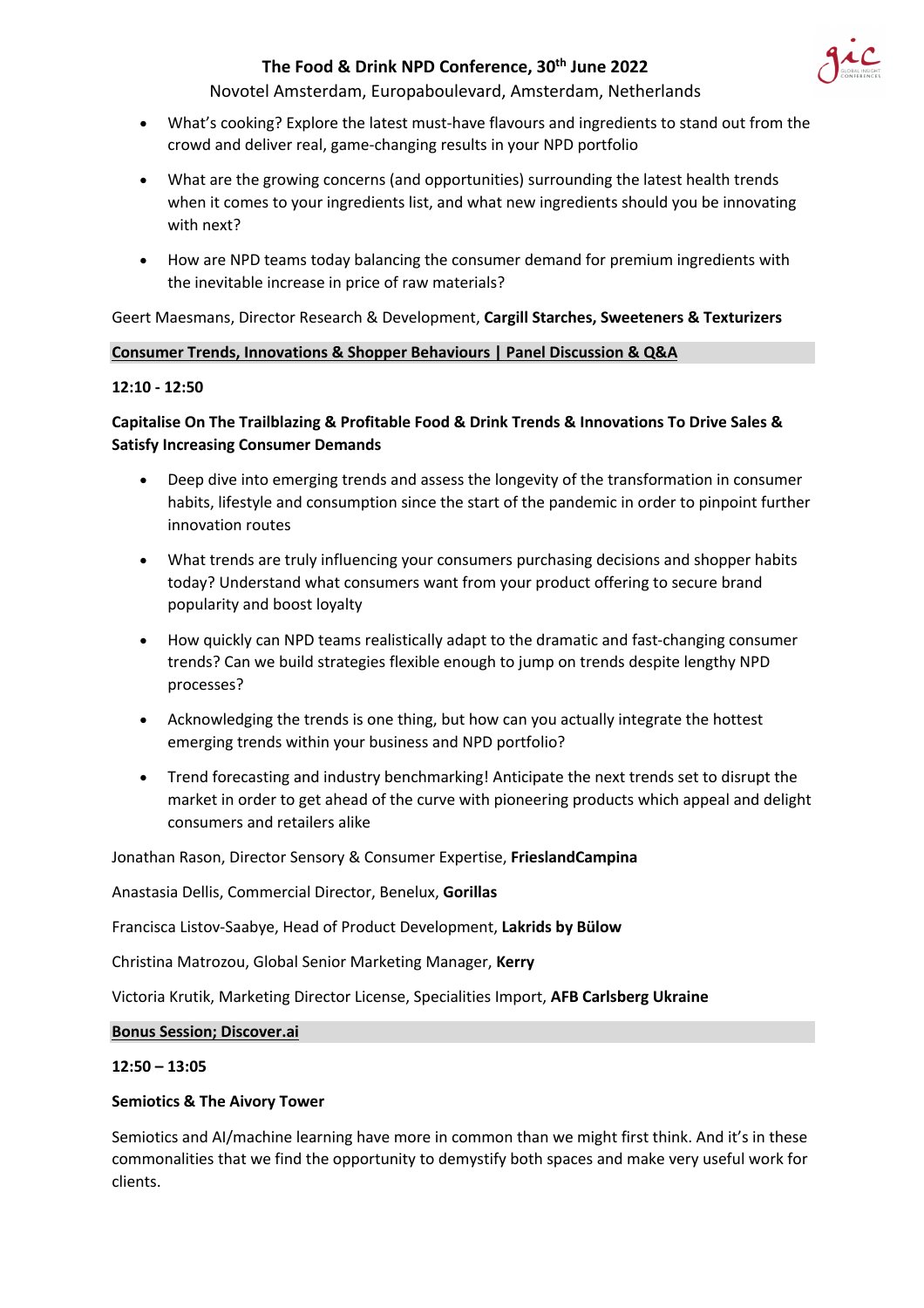

Novotel Amsterdam, Europaboulevard, Amsterdam, Netherlands

AI-driven semiotics has been an insight industry holy grail for some time. We have looked to the challenges and tensions around semiotics and AI/machine learning within the industry to provide the starting point for our innovation. Semiotic research is often enthusiastically embraced for its deep thinking, fresh perspectives and rigorous attention to detail. But we hear from clients that while inspiring it is sometimes hard to let the insight live on beyond debrief. In the case of AI-driven data, the world of consumer, category and cultural insight is at our fingertips, but without experienced human analysis findings often lack cultural resonance and real connection to real people. We see this state of affairs as a key, innovation-driving challenge for insight today and as the focus of opportunity for AI-powered research and analysis in the future.

Discover.ai's recently refreshed Signals methodology has been designed to reconcile these common insight pain points by truly marrying human semiotic analysis with the abilities of their AI platform, creating a research methodology that utilises the emotional driver capabilities of their platform with the down-to-earth stretchy thinking of their semiotic practitioners. Here, Bridget Dalton will focus on why and how she has developed a new methodological innovation, Signals, to deliver work that's more efficient and joyful to do, and insights, analyses and recommendations that are clear, useable and robust for their clients.

Bridget Dalton, PhD, Offer Development Director, **Discover.ai**

| $13:05 - 14:05$             |              |
|-----------------------------|--------------|
| <b>Breakout Discussions</b> |              |
| $13:25 - 13:55$             |              |
|                             | A. Proteins  |
|                             | B. Meat-Free |
|                             | C. Low & No  |
|                             | D. CBD       |
|                             | E. Low Sugar |
|                             |              |

#### **Afternoon Chair's Opening Remarks**

**Lunch Break & Informal Networking**

#### **14:05 - 14:15**

Mufan Guo, Head of R&D, **Happy Ocean Foods**

#### **NPD Success |Double Persective**

#### **14:15 – 14:55**

#### **Showcase NPD Success & Secure A Competitive Advantage From Concept To Launch By Maximising The Latest Product Trends & Monetising Valuable Consumer Insights**

- Ability for agility! We know that consumer trends and behaviours are ever-changing so how are product development teams keeping up with new insights and translating these into pioneering product campaigns?
- Stay ahead of the game (and competition) by predicting the hottest new trends set to disrupt the NPD landscape in order to make your mark and drive purchasing power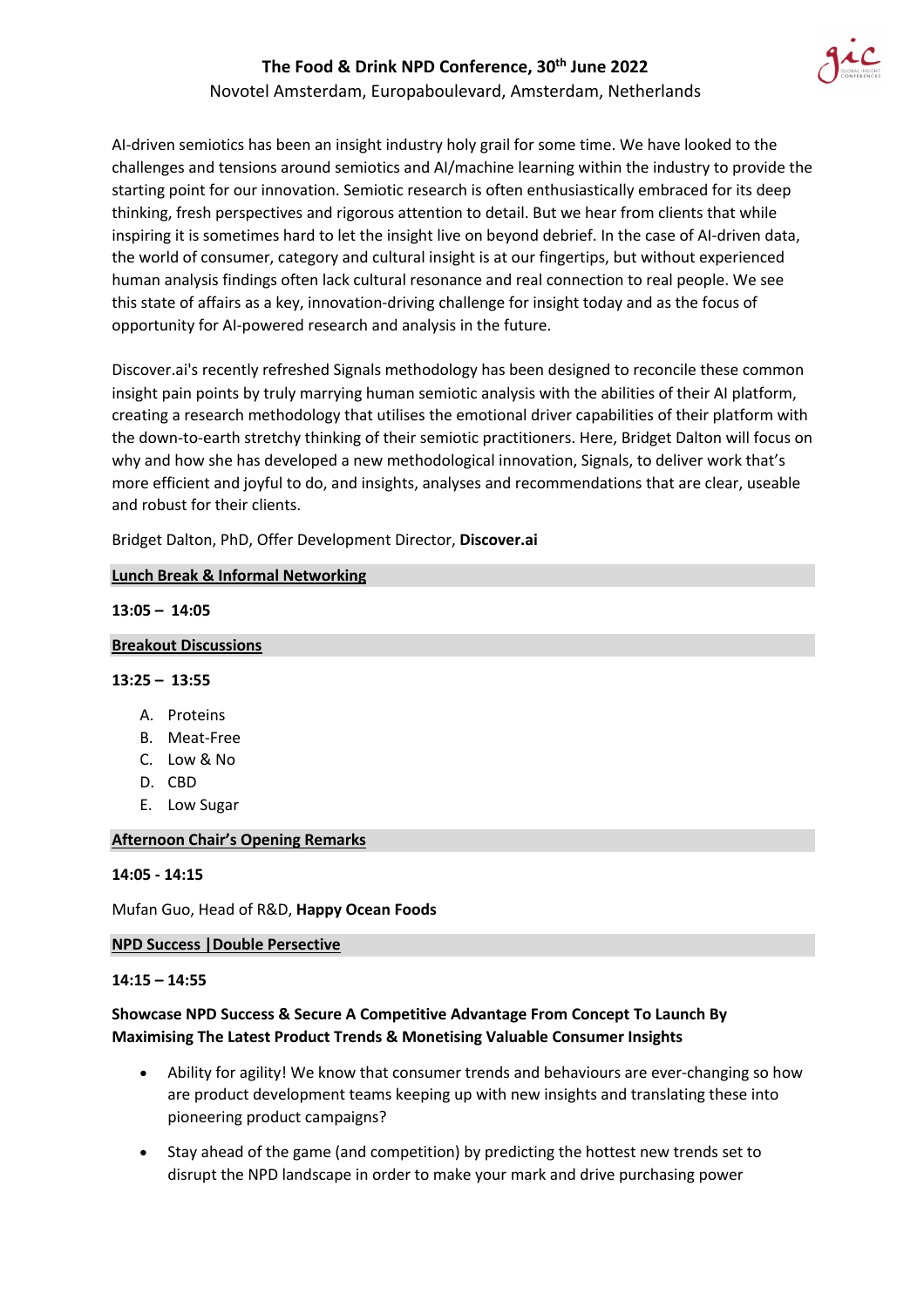

Novotel Amsterdam, Europaboulevard, Amsterdam, Netherlands

• In today's unpredictable and fast-paced landscape, discover brand new insights on how to reduce costs at every stage of the supply chain whilst still developing and investing in the latest innovations for profit-boosting results

14:15 **-** Piet Bogaert, CSST Innovation & R&D Planning & Excellence Leader (Global), **Cargill Starches, Sweeteners & Texurizers**

14:35 - Julia Granung, Head of Products & R&D, **Peas of Heaven**

# **Bonus Session; Toluna Corporate & Harris Interactive**

#### **14:55 – 15:10**

#### **Where Are We Heading – Trends In Diet And Flavour Profiles**

- Growing importance of daily treats how consumers' attitudes have changed?
- Newest trends in food and drink flavour profiles
- How healthy is the plant-based diet in consumer's mind? How quickly is this trend growing?

Dirk Pieterse, Enterprise Account Director, **Toluna Corporate**

Magdalenda Jablkowska-Citko, Research Director, **Harris Interactive**

#### **Afternoon Break With Informal Networking**

#### **15:10 – 15:40**

#### **Packaging & Plastics**

#### **15:40 – 16:00**

#### **ESG & Net Zero Ambitions Of The World's Largest Local Brewer**

- Decarbonisation matters! The role of innovation
- Closing the loop through innovation
- Packaging case study: the need for objectiveness

Massimo Venegoni, Global R&D Sustainability Manager, **Anheuser-Busch InBev**

Nev Moon, Head of EverGrain UK, **Anheuser-Busch InBev**

#### **Snacking & Convenience**

#### **16:00 – 16:20**

#### **On-The-Go Products For On-The-Go Consumers! Capitalise On Consumer Shopping Habits By Developing Snacking & Convenience Products Which Excite & Impress To Guarantee Boosted Sales**

- As consumer lifestyles continue to change and adapt, what is the future of snacking and convenience post-pandemic?
- In a highly competitive market drive real growth in your on-the-go and impulse categories to excite time-poor shoppers with convenient, nutritious, and delicious products